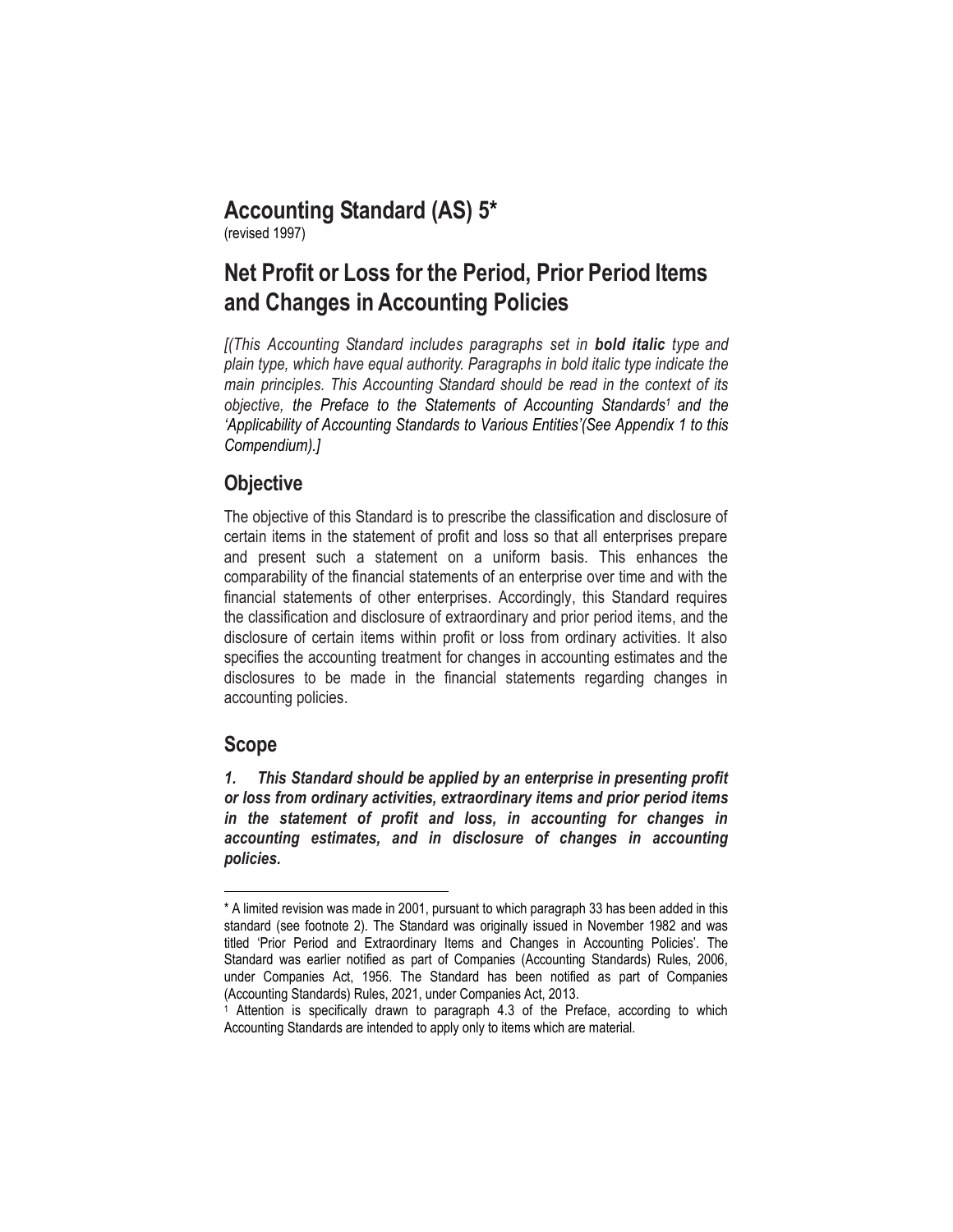2. This Standard deals with, among other matters, the disclosure of certain items of net profit or loss for the period. These disclosures are made in addition to any other disclosures required by other Accounting Standards.

3. This Standard does not deal with the tax implications of extraordinary items, prior period items, changes in accounting estimates, and changes in accounting policies for which appropriate adjustments will have to be made depending on the circumstances.

## **Definitions**

*4. The following terms are used in this Standard with the meanings specified:*

*4.1 Ordinary activities are any activities which are undertaken by an enterprise as part of its business and such related activities in which the enterprise engages in furtherance of, incidental to, or arising from, these activities.*

*4.2 Extraordinary items are income or expenses that arise from events or transactions that are clearly distinct from the ordinary activities of the enterprise and, therefore, are not expected to recur frequently or regularly.*

*4.3 Prior period items are income or expenses which arise in the current period as a result of errors or omissions in the preparation of the financial statements of one or more prior periods.*

*4.4 Accounting policies are the specific accounting principles and the methods of applying those principles adopted by an enterprise in the preparation and presentation of financial statements.*

## **Net Profit or Loss for the Period**

*5. All items of income and expense which are recognised in a period should be included in the determination of net profit or loss for the period unless an Accounting Standard requires or permits otherwise.*

6. Normally, all items of income and expense which are recognised in a period are included in the determination of the net profit or loss for the period. This includes extraordinary items and the effects of changes in accounting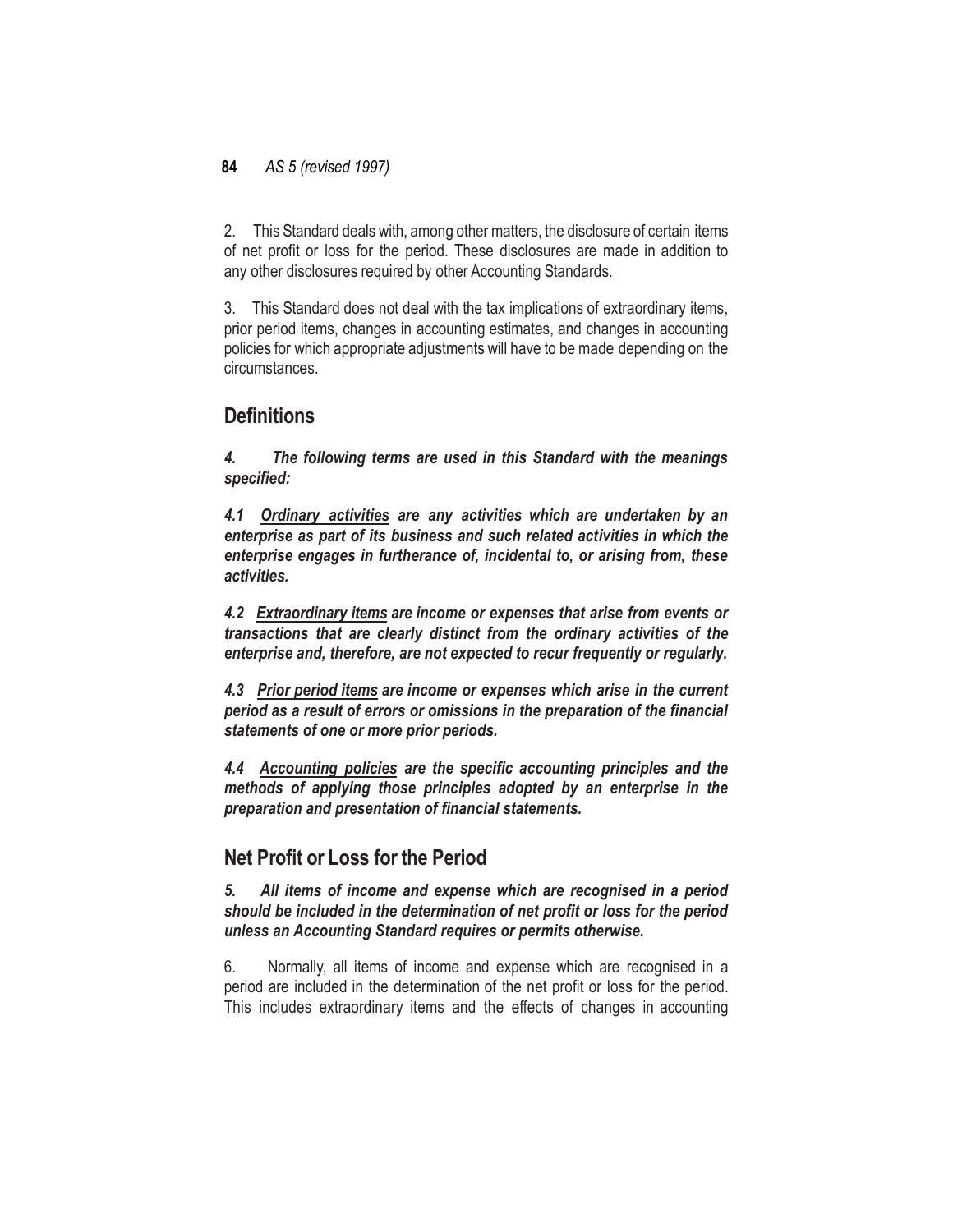*Net Profit or Loss for the Period, Prior Period Items and Changes in Accounting Policies* **85**

#### estimates.

*7. The net profit or loss for the period comprises the following components, each of which should be disclosed on the face of the statement of profit and loss:*

- *(a) profit or loss from ordinary activities; and*
- *(b) extraordinary items.*

#### **Extraordinary Items**

*8. Extraordinary items should be disclosed in the statement of profit and*  loss as a part of net profit or loss for the period. The nature and the *amount of each extraordinary item should be separately disclosed in the statement of profit and loss in a manner that its impact on current profit or loss can be perceived.*

9. Virtually all items of income and expense included in the determination of net profit or loss for the period arise in the course of the ordinary activities of the enterprise. Therefore, only on rare occasions does an event or transaction give rise to an extraordinary item.

10. Whether an event or transaction is clearly distinct from the ordinary activities of the enterprise is determined by the nature of the event or transaction in relation to the business ordinarily carried on by the enterprise rather than by the frequency with which such events are expected to occur. Therefore, an event or transaction may be extraordinary for one enterprise but not so for another enterprise because of the differences between their respective ordinary activities. For example, losses sustained as a result of an earthquake may qualify as an extraordinary item for many enterprises. However, claims from policyholders arising from an earthquake do not qualify as an extraordinary item for an insurance enterprise that insures against such risks.

11. Examples of events or transactions that generally give rise to extraordinary items for most enterprises are:

– attachment of property of the enterprise; or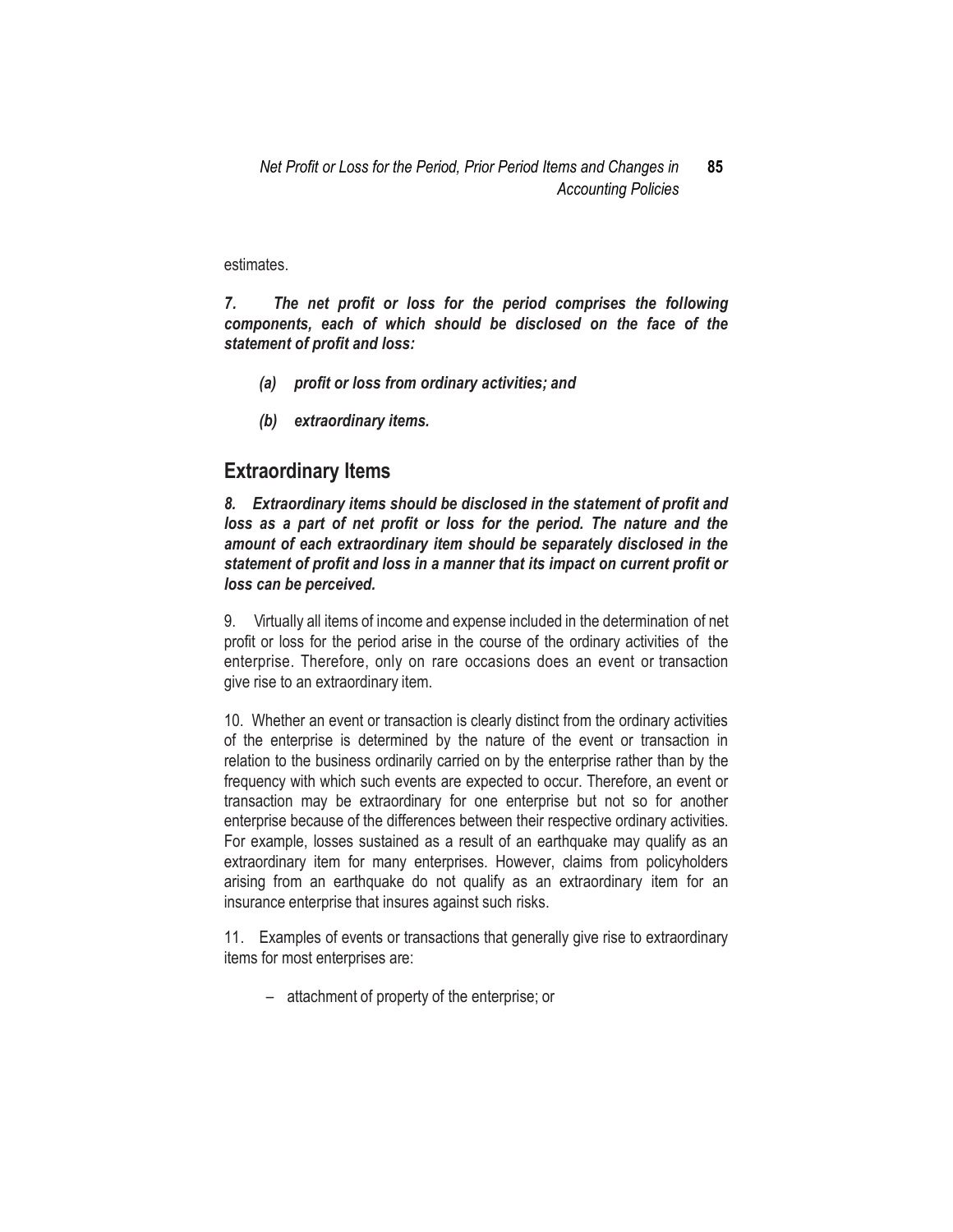– an earthquake.

## **Profit or Loss from Ordinary Activities**

*12. When items of income and expense within profit or loss from ordinary activities are of such size, nature or incidence that their disclosure is relevant to explain the performance of the enterprise for the period, the nature and amount of such items should be disclosed separately.*

13. Although the items of income and expense described in paragraph 12 are not extraordinary items, the nature and amount of such items may be relevant to users of financial statements in understanding the financial position and performance of an enterprise and in making projections about financial position and performance. Disclosure of such information is sometimes made in the notes to the financial statements.

14. Circumstances which may give rise to the separate disclosure of items of income and expense in accordance with paragraph 12 include:

- (a) the write-down of inventories to net realisable value as well as the reversal of such write-downs;
- (b) a restructuring of the activities of an enterprise and the reversal of any provisions for the costs of restructuring;
- (c) disposals of items of fixed assets;
- (d) disposals of long-term investments;
- (e) legislative changes having retrospective application;
- (f) litigation settlements; and
- (g) other reversals of provisions.

## **Prior Period Items**

*15. The nature and amount of prior period items should be separately disclosed in the statement of profit and loss in a manner that their impact on the current profit or loss can be perceived.*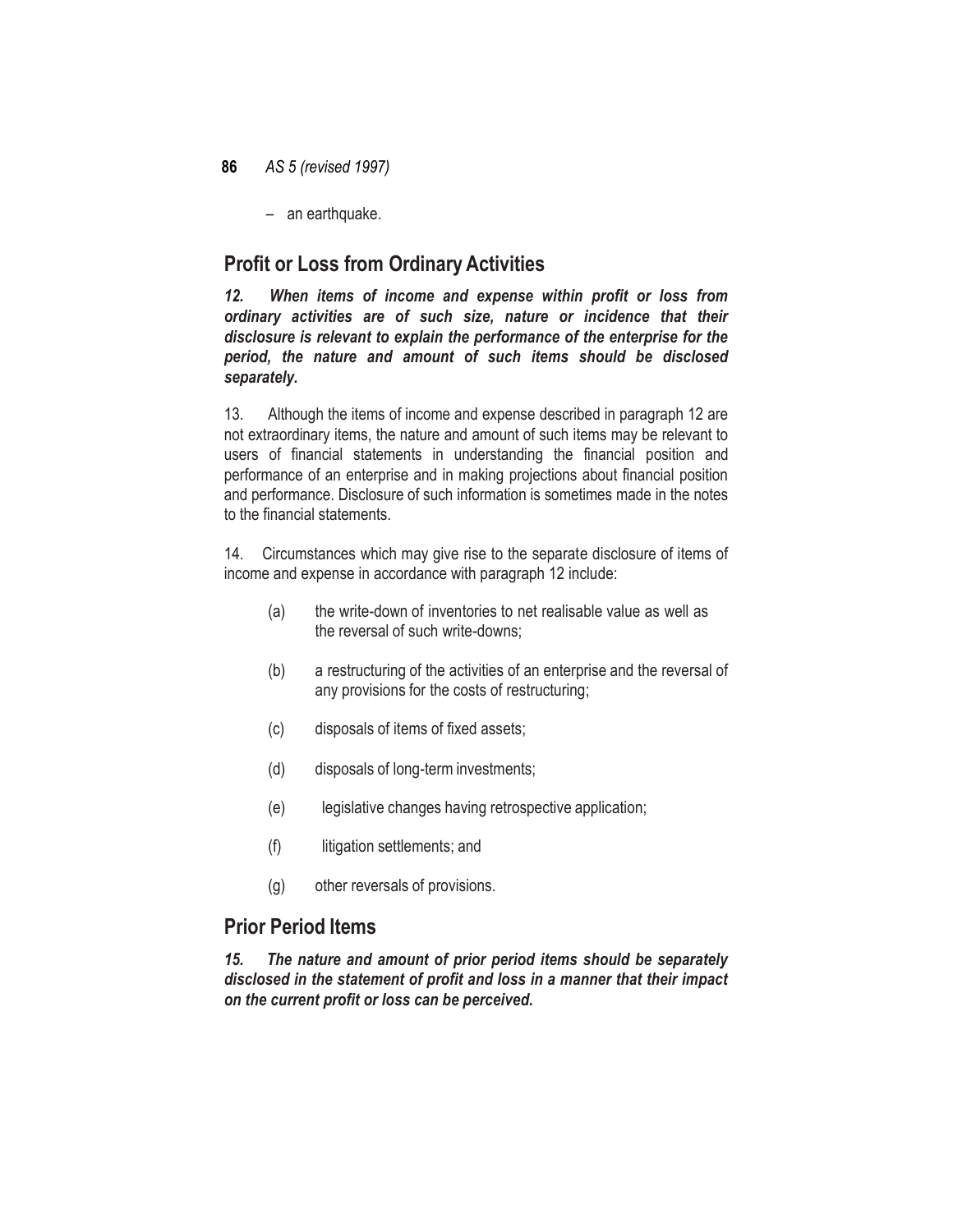#### *Net Profit or Loss for the Period, Prior Period Items and Changes in Accounting Policies* **87**

16. The term 'prior period items', as defined in this Standard, refers only to income or expenses which arise in the current period as a result of errors or omissions in the preparation of the financial statements of one or more prior periods. The term does not include other adjustments necessitated by circumstances, which though related to prior periods, are determined in the current period, e.g., arrears payable to workers as a result of revision of wages with retrospective effect during the current period.

17. Errors in the preparation of the financial statements of one or more prior periods may be discovered in the current period. Errors may occur as a result of mathematical mistakes, mistakes in applying accounting policies, misinterpretation of facts, or oversight.

18. Prior period items are generally infrequent in nature and can be distinguished from changes in accounting estimates. Accounting estimates by their nature are approximations that may need revision as additional information becomes known. For example, income or expense recognised on the outcome of a contingency which previously could not be estimated reliably does not constitute a prior period item.

19. Prior period items are normally included in the determination of net profit or loss for the current period. An alternative approach is to show such items in the statement of profit and loss after determination of current net profit or loss. In either case, the objective is to indicate the effect of such items on the current profit or loss.

## **Changes in Accounting Estimates**

20. As a result of the uncertainties inherent in business activities, many financial statement items cannot be measured with precision but can only be estimated. The estimation process involves judgments based on the latest information available. Estimates may be required, for example, of bad debts, inventory obsolescence or the useful lives of depreciable assets. The use of reasonable estimates is an essential part of the preparation of financial statements and does not undermine their reliability.

21. An estimate may have to be revised if changes occur regarding the circumstances on which the estimate was based, or as a result of new information, more experience or subsequent developments. The revision of the estimate, by its nature, does not bring the adjustment within the definitions of an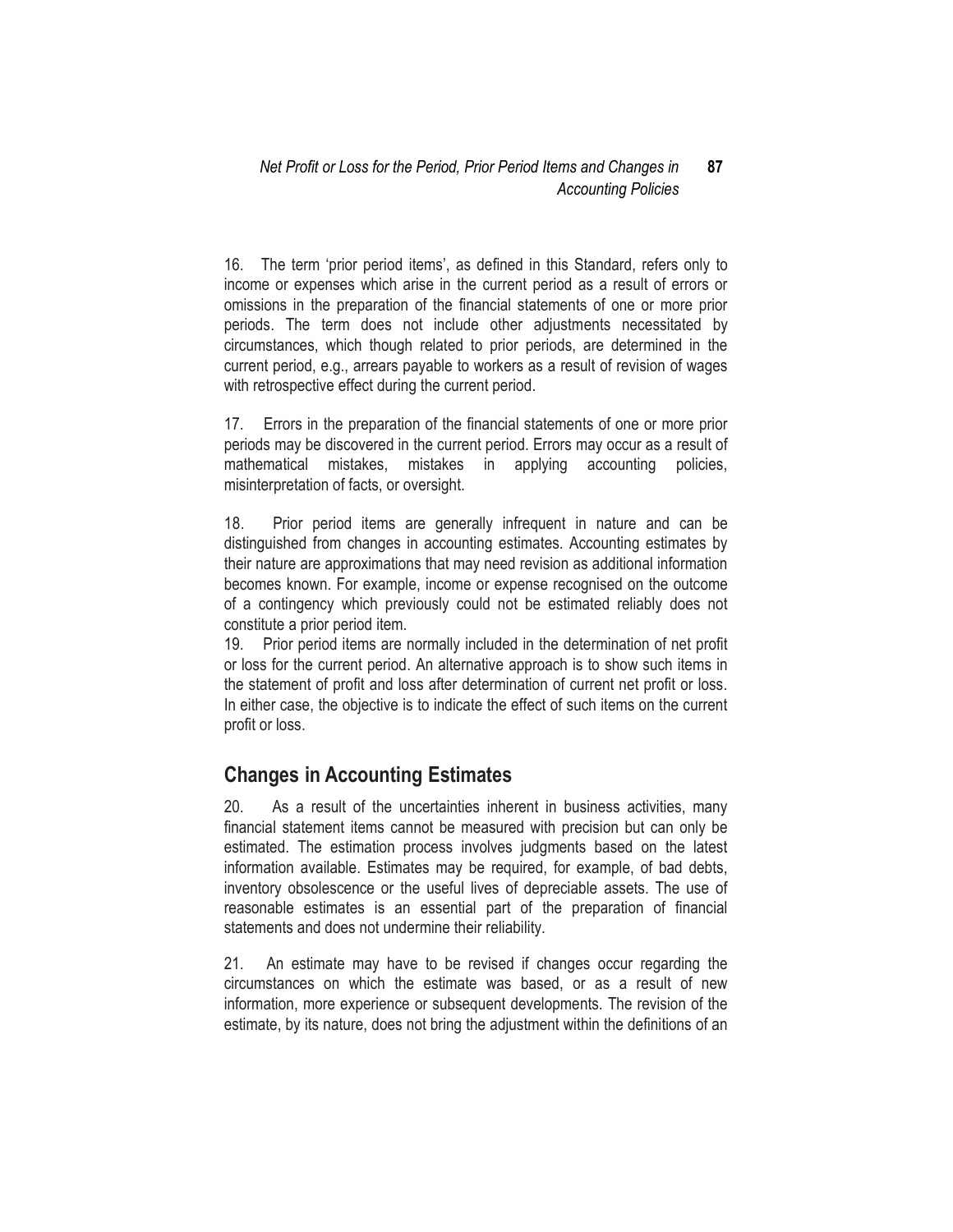extraordinary item or a prior period item.

22. Sometimes, it is difficult to distinguish between a change in an accounting policy and a change in an accounting estimate. In such cases, the change is treated as a change in an accounting estimate, with appropriate disclosure.

#### *23. The effect of a change in an accounting estimate should be included in the determination of net profit or loss in:*

*(a) the period of the change, if the change affects the period only; or*

#### *(b) the period of the change and future periods, if the change affects both.*

24. A change in an accounting estimate may affect the current period only or both the current period and future periods. For example, a change in the estimate of the amount of bad debts is recognised immediately and therefore affects only the current period. However, a change in the estimated useful life of a depreciable asset affects the depreciation in the current period and in each period during the remaining useful life of the asset. In both cases, the effect of the change relating to the current period is recognised as income or expense in the current period. The effect, if any, on future periods, is recognised in future periods.

#### *25. The effect of a change in an accounting estimate should be classified using the same classification in the statement of profit and loss as was used previously for the estimate.*

26. To ensure the comparability of financial statements of different periods, the effect of a change in an accounting estimate which was previously included in the profit or loss from ordinary activities is included in that component of net profit or loss. The effect of a change in an accounting estimate that was previously included as an extraordinary item is reported as an extraordinary item.

*27. The nature and amount of a change in an accounting estimate which has a material effect in the current period, or which is expected to have a material effect in subsequent periods, should be disclosed. If it is impracticable to quantify the amount, this fact should be disclosed.*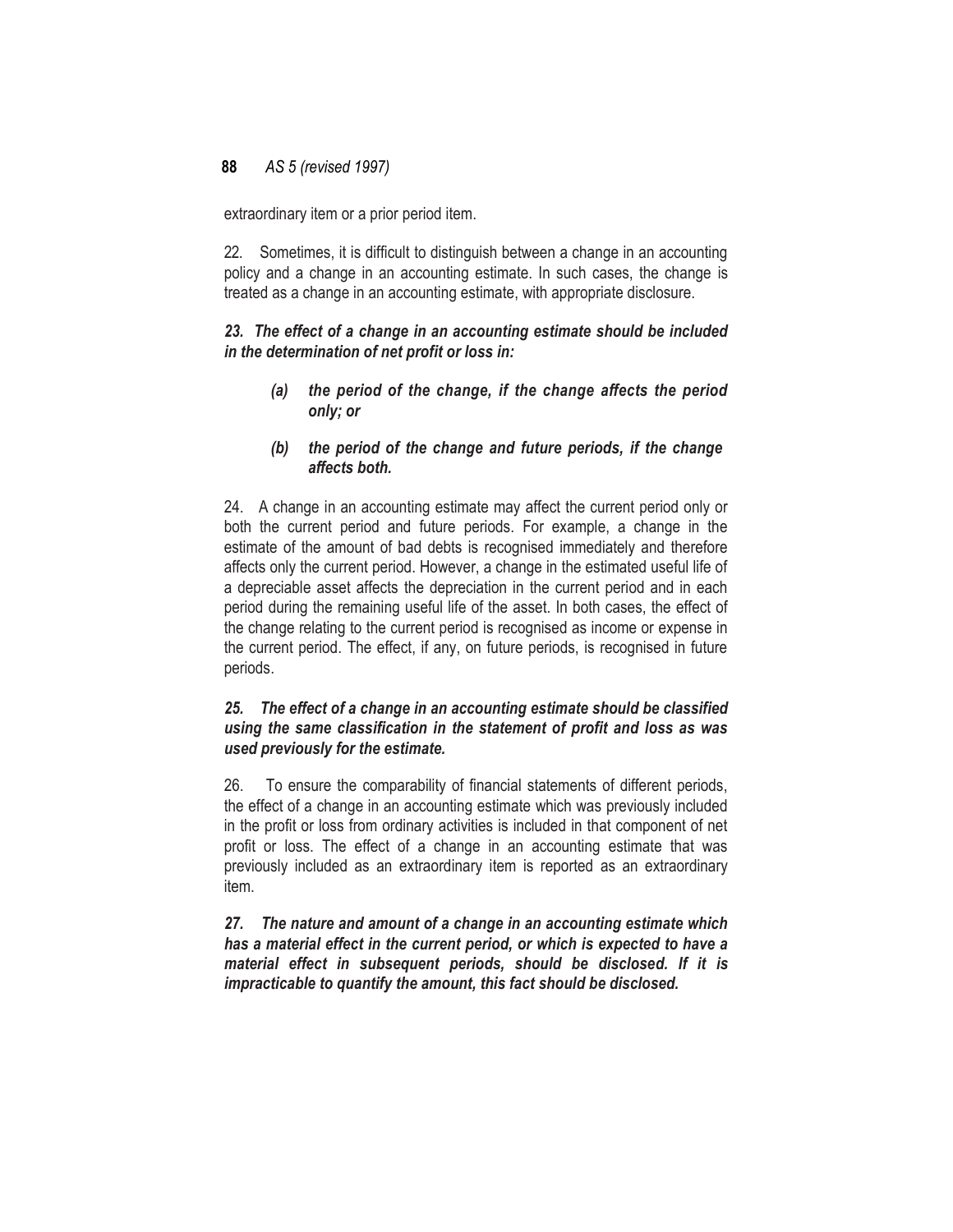## **Changes in Accounting Policies**

28. Users need to be able to compare the financial statements of an enterprise over a period of time in order to identify trends in its financial position, performance and cash flows. Therefore, the same accounting policies are normally adopted for similar events or transactions in each period.

*29. A change in an accounting policy should be made only if the adoption of a different accounting policy is required by statute or for compliance with an accounting standard or if it is considered that the change would result in a more appropriate presentation of the financial statements of the enterprise.*

30. A more appropriate presentation of events or transactions in the financial statements occurs when the new accounting policy results in more relevant or reliable information about the financial position, performance or cash flows of the enterprise.

- 31. The following are not changes in accounting policies:
	- (a) the adoption of an accounting policy for events or transactions that differ in substance from previously occurring events or transactions, e.g., introduction of a formal retirement gratuity scheme by an employer in place of adhoc ex-gratia payments to employees on retirement; and
	- (b) the adoption of a new accounting policy for events or transactions which did not occur previously or that were immaterial.

*32. Any change in an accounting policy which has a material effect should be disclosed. The impact of, and the adjustments resulting from, such change, if material, should be shown in the financial statements of the period in which such change is made, to reflect the effect of such change. Where the effect of such change is not ascertainable, wholly or in*  part, the fact should be indicated. If a change is made in the accounting *policies which has no material effect on the financial statements for the current period but which is reasonably expected to have a material effect in later periods, the fact of such change should be appropriately disclosed in the period in which the change is adopted.*